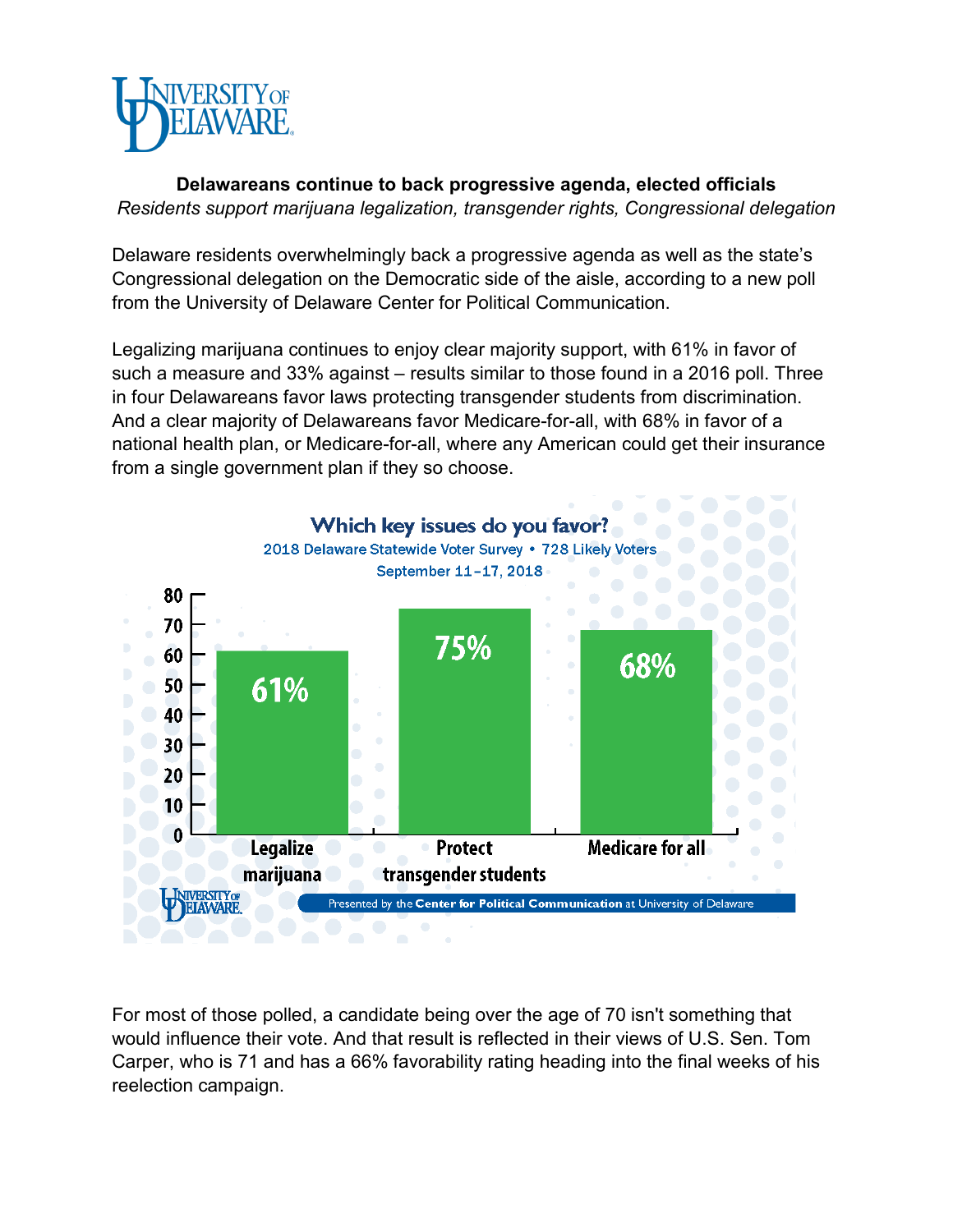

U.S. Rep. Lisa Blunt Rochester, who is also looking for another term, has a favorability rating of 55%. Both Carper, who is taking on Republican Rob Arlett, and Blunt Rochester, who is running against Republican Scott Walker, [enjoy big leads.](https://www.cpc.udel.edu/news/Pages/delaware-2018-voters-poll.aspx) U.S. Sen. Chris Coons, who won't be on the ballot until 2020, has a 57% favorability rating, while Gov. John Carney enjoys a rating of 63%. State Treasurer Ken Simpler, who is running for reelection, and Lieutenant Governor Bethany Hall-Long both have net favorability ratings, but neither is well known to Delawareans: 43% of those polled couldn't rate Hall-Long, and 53% had no opinion of Simpler.



"The poll's results show that most Delawareans are satisfied with their state's Democratic leadership heading into the 2018 midterms," Professor Paul Brewer said. "But the findings also suggest many residents would be open to bolder progressive steps on public policy."

The candidates vying for Senate (Carper and Arlett) and the House seat (Blunt Rochester, Walker) took part in debates on October 17 at Mitchell Hall.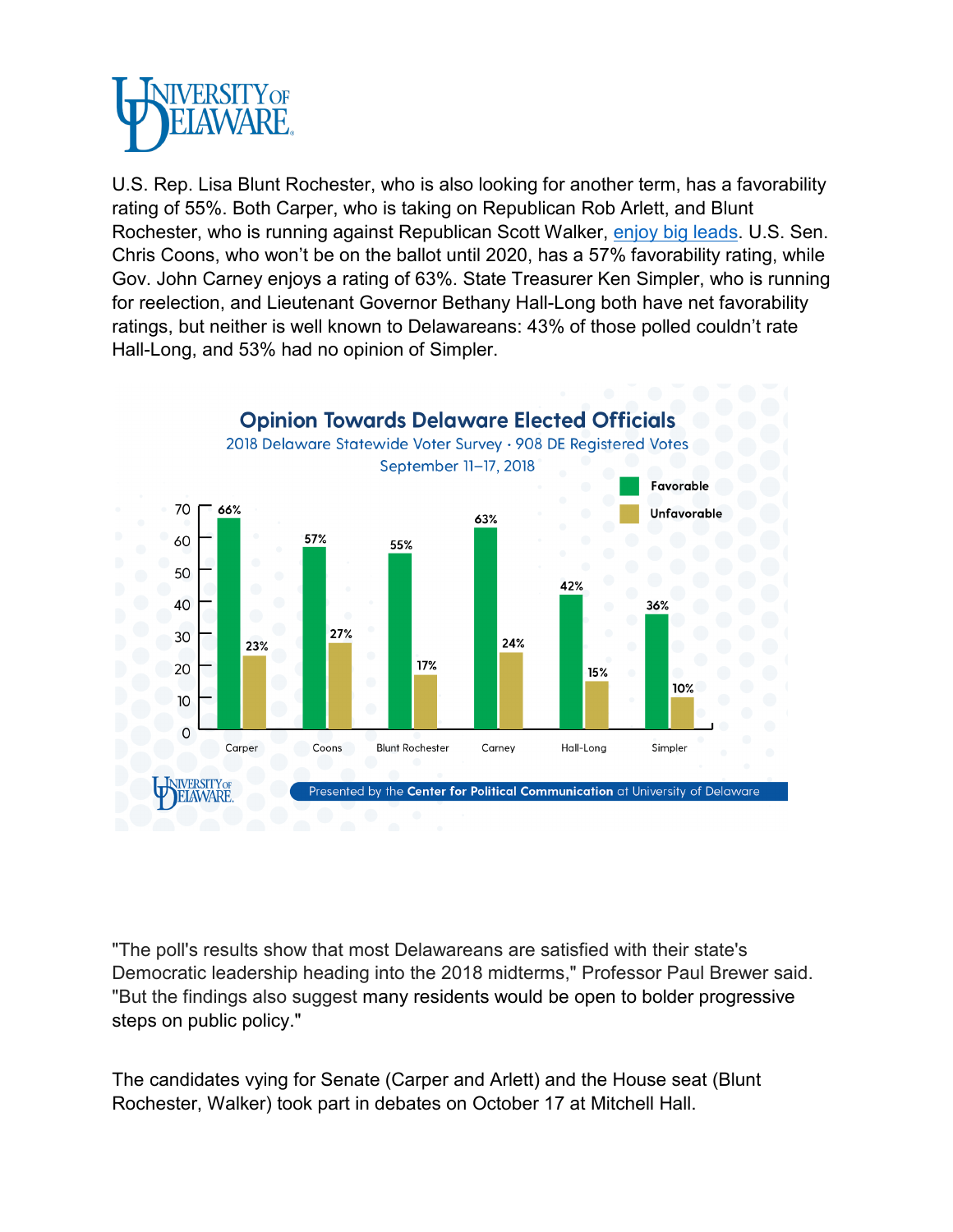

## **ABOUT THE STUDY**

The University of Delaware Center for Political Communication's 2018 Delaware Statewide Voter Survey was funded by funded by the University of Delaware's Center for Political Communication (CPC) with support from the College of Arts and Sciences. The study was supervised by the Center for Political Communication's Research Director, Paul Brewer, a professor in the Departments of Communication and Political Science & International Relations.

The study was fielded by Abt Associates and obtained telephone interviews with a representative sample of 995 adults living in Delaware, including 908 registered voters. A total of 348 respondents were interviewed on a landline telephone and 647 were interviewed on a cell phone. Interviewing was conducted from September 11-17, 2018 in English. Samples were drawn from both landline and cell phone random digit dialed (RDD) frames and a list of Delaware registered voters. Both the landline and cell phone RDD samples were provided by Survey Sampling International.

Statistical results are weighted to match the population parameters of the adult population in Delaware. The margin of sampling error for the sample of registered voters is ± 3.7 percentage points. Overall, the response rate (AAPOR RR3) was 14.4% for the landline RDD sample, 3.6% for the cell RDD sample, 5.8% for landline numbers from the RV sample and 6.7% for cell numbers from the RV sample.

Please contact Paul Brewer at (302) 831-7771 for more details about the survey's methodology.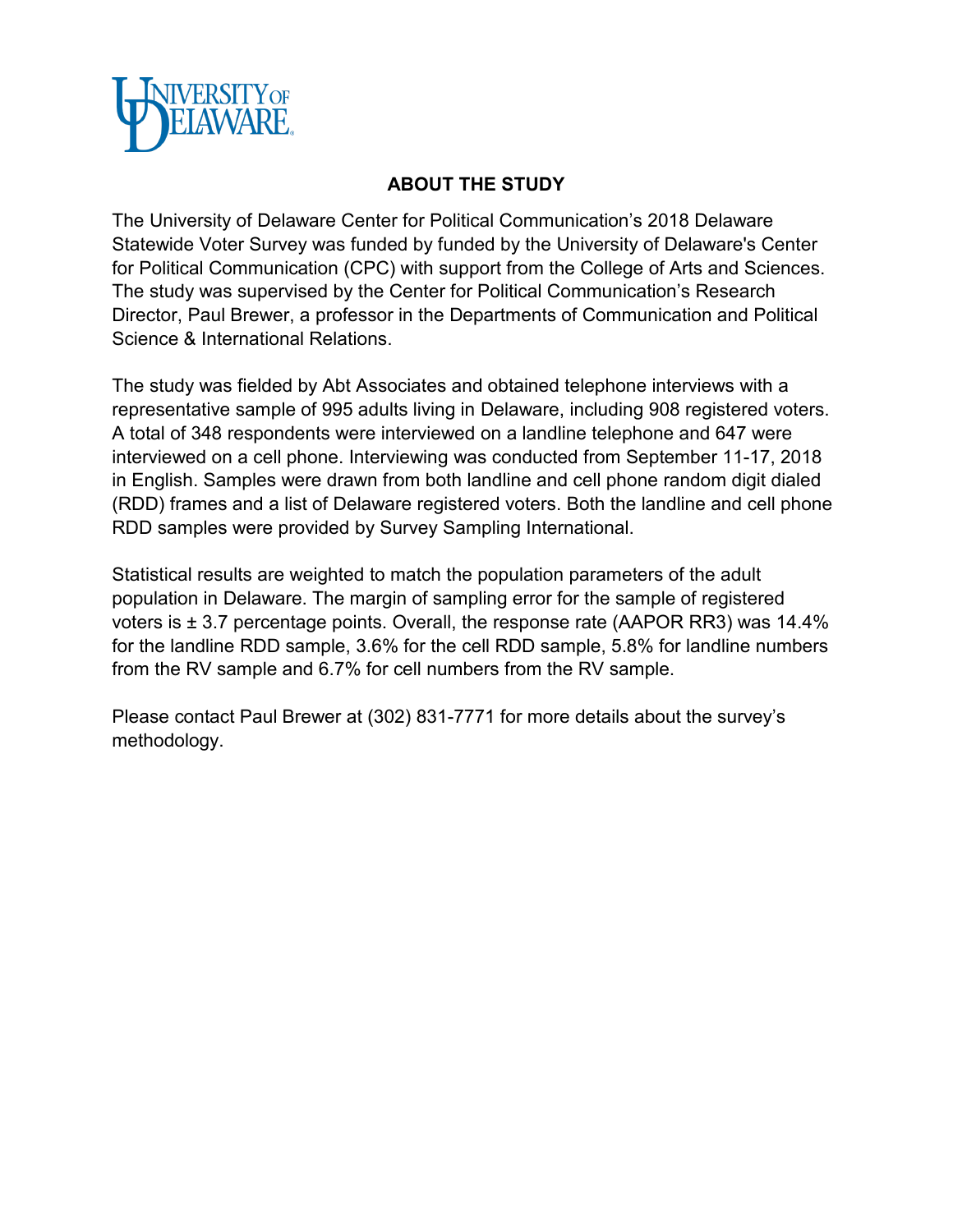

## UNIVERSITY OF DELAWARE CENTER FOR POLITICAL COMMUNICATION 2018 DELAWARE VOTERS SURVEY **FINAL TOPLINE**

September 11-17, 20182N = 908 Delaware Registered Voters

Do you think that the use of marijuana should be made legal, or not?

|                     | Yes, make legal | No, should not | Don't Know/Refused |
|---------------------|-----------------|----------------|--------------------|
| Sept. 11-17, 2018   | 61%             | 33%            | 6%                 |
| Sept. 16-28, 2016*  | 61%             | 35%            | 4%                 |
| Sept. 10-22, 2014** | 56%             | 39%            | 5%                 |

Note: Not all rows sum to 100% due to rounding.

\* Based on a sample of 900 Delaware registered voters.

\*\* Based on a sample of 902 adult Delaware residents.

Do you support or oppose laws that protect transgender students from discrimination in schools?

| Support            | 75% |
|--------------------|-----|
| Oppose             | 18% |
| Don't know/Refused | 5%  |

Do you favor or oppose having a national health plan, or Medicare-for-all, in which all Americans would get their insurance from a single government plan? (**FORM A ONLY**:  $n = 459$ 

| Favor              | 60% |
|--------------------|-----|
| Oppose             | 33% |
| Don't know/Refused | 7%  |

Do you favor or oppose having a national health plan, or Medicare-for-all, in which any American who wants it could get their insurance from a single government plan? (**FORM B ONLY**: n = 449)

| Favor              | 68% |
|--------------------|-----|
| Oppose             | 27% |
| Don't know/Refused | 5%  |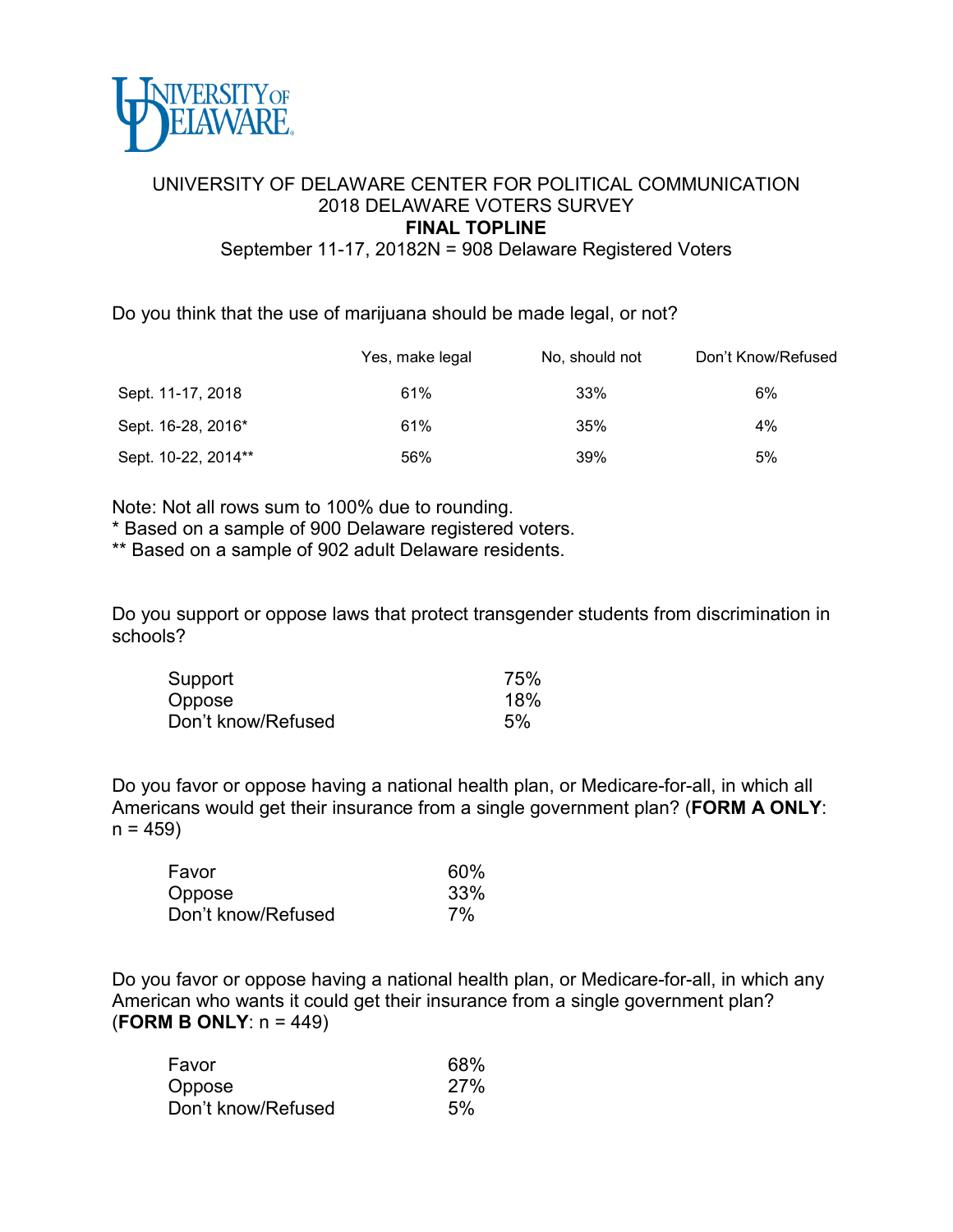

Would you be more likely or less likely to support a candidate for office who is in their 70s or wouldn't this matter to you?

| More likely        | 6%  |
|--------------------|-----|
| Less likely        | 15% |
| Wouldn't matter    | 78% |
| Don't know/Refused | 2%  |

Is your overall opinion of [INSERT ITEM; RANDOMIZE] very favorable, mostly favorable, mostly UNfavorable, or very unfavorable?

|                                        | Very<br>Favorable<br>% | Mostly<br>Favorable<br>% | Mostly<br>Unfavorable<br>$\frac{0}{0}$ | Very<br>Unfavorable<br>$\%$ | Never heard/<br>Can't rate<br>$\%$ |
|----------------------------------------|------------------------|--------------------------|----------------------------------------|-----------------------------|------------------------------------|
| Senator Tom Carper                     |                        |                          |                                        |                             |                                    |
| Sept. 1117, 2018                       | 27%                    | 39%                      | 13%                                    | 10%                         | 10%                                |
| Sept. 16-28, 2016*                     | 21%                    | 43%                      | 10%                                    | 7%                          | 19%                                |
| Sept. 10-22, 2014**                    | 20%                    | 43%                      | 10%                                    | 6%                          | 21%                                |
| Sep. 3-16, 2013***                     | 21%                    | 40%                      | 13%                                    | 6%                          | 19%                                |
| <b>Senator Chris Coons</b>             |                        |                          |                                        |                             |                                    |
| Sept. 11-17, 2018                      | 25%                    | 32%                      | 15%                                    | 12%                         | 16%                                |
| Sept. 16-28, 2016*                     | 17%                    | 38%                      | 15%                                    | 10%                         | 19%                                |
| Sept. 10-22, 2014**                    | 13%                    | 33%                      | 16%                                    | 9%                          | 30%                                |
| Sep. 3-16, 2013***                     | 13%                    | 34%                      | 15%                                    | 9%                          | 30%                                |
| Representative Lisa Blunt<br>Rochester |                        |                          |                                        |                             |                                    |
| Sept. 11-17, 2018                      | 21%                    | 34%                      | 10%                                    | 7%                          | 27%                                |

Note: Not all rows sum to 100% due to rounding.

\* Based on a sample of 900 Delaware registered voters.

\*\* Based on a sample of 902 adult Delaware residents.

\*\*\* Based on a sample of 902 adult Delaware residents.